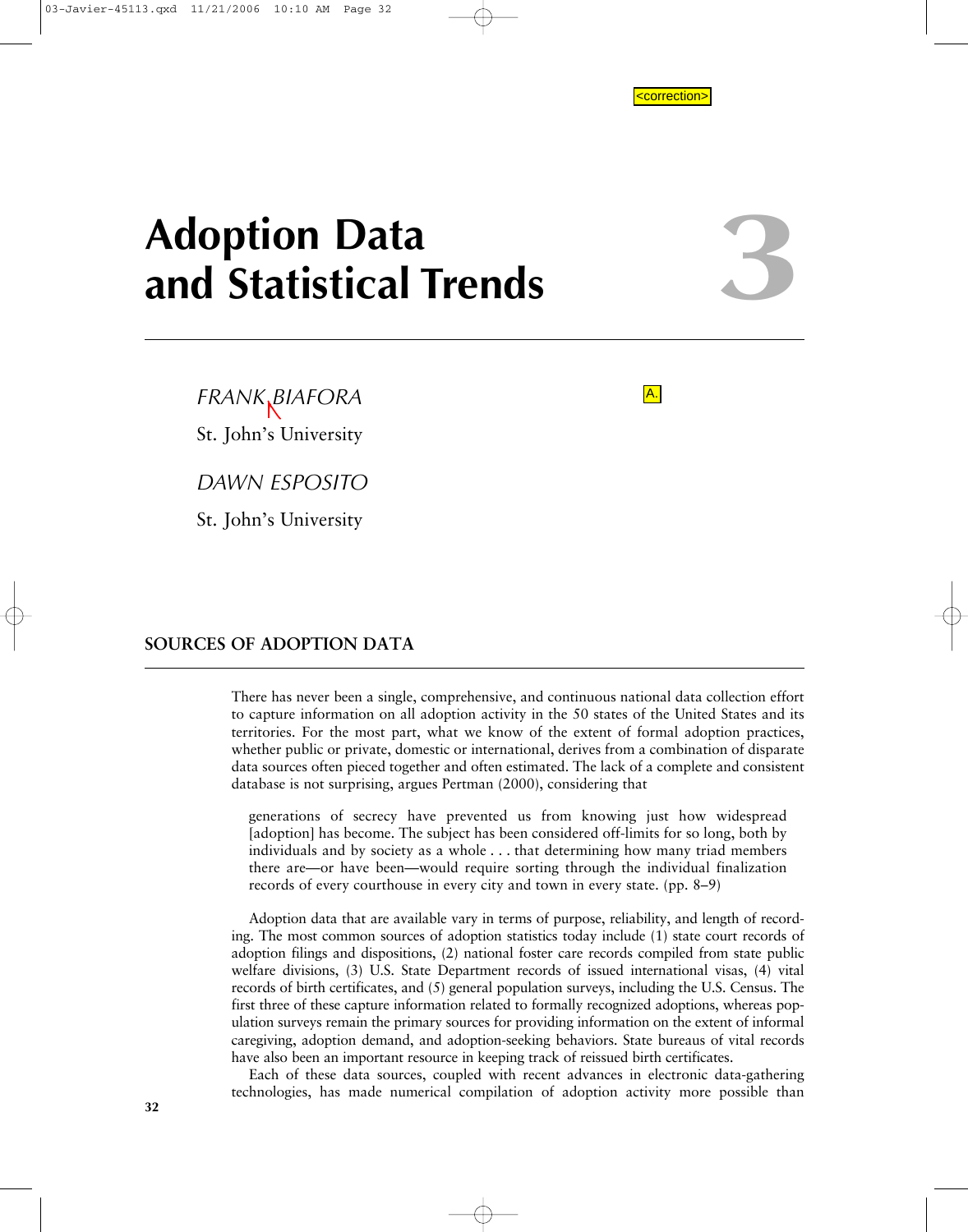ever before. The best estimates today suggest that about 125,000 adoptions occur each year (U.S. Department of Health and Human Services, 2004), that 2% of all children residing in the United States are adopted, and that as many as 4% of all families in the United States have an officially recognized adopted child (Child Welfare League of America [CWLA], 2005). Moreover, when these formal counts are coupled with statistical estimates of undocumented kinship care and informal adoption, some researchers suggest that as many as 7% of all children in the United States currently reside in some form of substitute/adoptive relationship (Testa & Falconnier, 1998). Most recent estimates from the U.S. Census put the total numbers of adopted children under the age of 18 at 1.6 million (Kreider, 2003), with as many as 6 million adoptees of all ages residing in the United States (Pertman, 2000).

While some success has been made in the area of data collection and dissemination, there is still much room for improvement. What might be considered a recent success in this area can be traced to three, if not more, sources, among which are federal adoption legislation and mandates, a growing awareness as a function of adoption institutes and national organizations, and an expanding interest in adoption by academic institutions and legal scholars. Additionally, the U.S. Department of Health and Human Services, Administration for Children and Families, has carved out funding for the National Adoption Information Clearinghouse (NAIC). The NAIC serves professionals, policymakers, and citizens by synthesizing data and providing information on adoption research and statistics. However, there is some concern that these recent investments in data gathering and reporting may be short-lived because of mounting federal and state budget deficits (McFarland, 2003). In times of budget downturns, many of the agencies currently responsible for data gathering may find it difficult to continue to collect and maintain critical data on the characteristics of adoption.

# *Limited Private Adoption Data*

Throughout the past 60 years, various divisions and offices within the federal government have played an important role in capturing basic statistical information on national adoption activity, with most success coming in the form of tracking public agency and international adoptions. Very little progress has been made by federal authorities in capturing consistent and reliable data on the extent of formal adoptions processed privately or independently through adoption mediators. This latter point is particularly significant when one considers that until only recently (i.e., about the time states were to receive financial incentives for adoption placements—see the section describing the Adoption and Foster Care Analysis and Reporting System [AFCARS] below) the number of private adoptions have far outpaced the number of public welfare adoptions (Flango & Flango, 1995). It is through private adoption agencies that a majority of healthy infants and children are placed. The general lack of voluntary cooperation by private adoption agencies to engage in statistical reporting is not surprising for two reasons. The first relates to the fact that there are no incentives (or punishments) for private agencies to report information to outside sources (McFarland, 2003). A second reason is more a comedy of errors, suggests a report by the U.S. Department of Health and Human Services (2004), in that "some private agencies assume that these data are already captured by public agencies, who in turn are often under the impression that private agencies keep comprehensive information on their own adoptions" (p. 16). As is commonly found throughout the adoption literature as well as with the data trends (including those presented in this chapter), data analysts have, out of necessity, "backed out" the counts of private agency adoptions by subtracting from state court reports the numbers of completed public adoptions and international adoptions, thereby leaving estimates of remaining private, kinship, and tribal adoption activity (U.S. Department of Health and Human Services, 2004).

#### *National Center for Social Statistics (NCSS)*

Annually between 1957 and 1975, the federal government worked with state-run agencies on a voluntary basis to capture basic summary information on finalized adoptions using data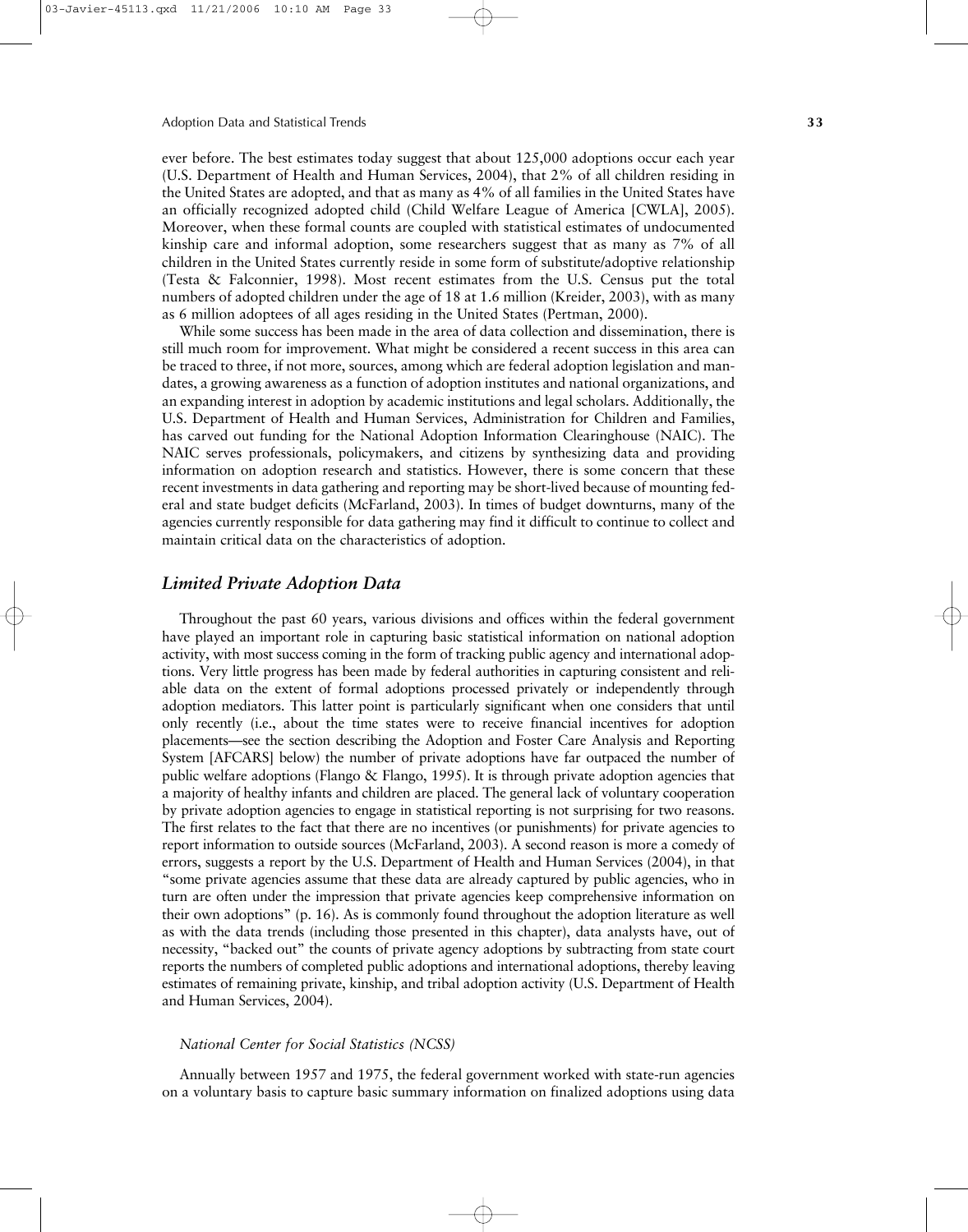#### **34** FOUNDATION

primarily from state court records (Maza, 1984; Stolley, 1993). Coordinated by the Children's Bureau and the National Center for Social Statistics (NCSS), adoption cases, both public and private, were collected and compiled, offering legislators and human services personnel for the first time longitudinal estimates of national adoption trends. Early in this process, less than one half the states participated in the annual survey. By 1966, all 50 states participated in the NCSS data-gathering effort. A summary report published by the Administration for Children, Youth and Families (Maza, 1984) remains one of the most widely referenced, estimating that the total numbers of domestic adoptions doubled from about 50,000 in 1944 to 100,000 by 1950, reaching a peak of about 175,000 by 1970 (see Figure 3.1).



**Figure 3.1** Estimated Number of Total Adoptions (1957–2001)

SOURCES: The 1957 to 1975 estimates are from National Center for Social Statistics reports (Maza, 1984); the 1987 to 1992 estimates are from Voluntary Cooperative Information System reports (Flango & Flango, 1995); and the 2000 to 2001 estimates are from National Center for State Courts (U.S. Department of Health and Human Services, 2004).

#### *NCSC, AFCARS, and International Visas*

When the NCSS was dissolved in 1975, with it went any serious effort for several years to secure national adoption information on a systematic basis. Despite further limited attempts by the federal government to track national adoption trends through special project grants and a voluntary reporting survey, commonly known as the VCIS (Voluntary Cooperative Information System), administered for a brief time by the American Public Welfare Association (see Stolley, 1993), those interested in monitoring adoption trends would have to wait several years before reliable data would again became available from two important but unrelated sources: (1) the not-for-profit National Center for State Courts (NCSC—not to be confused with the NCSS) Adoption Technical Assistance Project, and (2) the national Adoption and Foster Care Analysis and Reporting System (AFCARS). Both the NCSC and the AFCARS have since become the authoritative resources for general adoption statistics.

The NCSC has collected and compiled data on the total number of public and private adoptions processed through the courts by calendar year since 1987 (Flango, 1990; Flango & Flango, 1995). The NCSC organized in 1971 at the request of then chief justice Warren Burger, who argued for the creation of a central information and technical clearinghouse that could serve state court representatives (see www.ncsconline.org). Because adoption is a process that requires court action, the NCSC was in a good position to develop a recording protocol, making it possible for state courts to systematically report out on basic adoption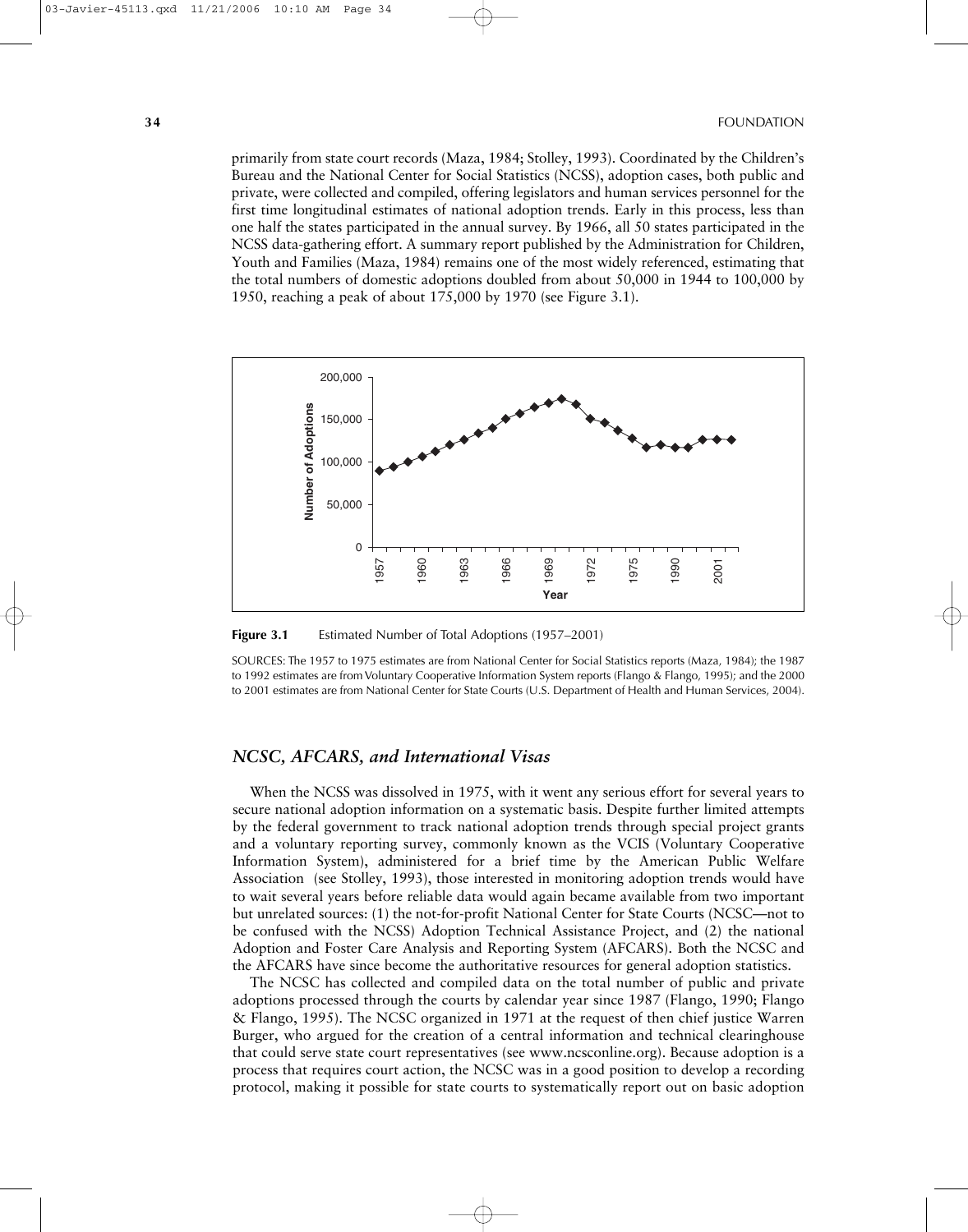activity, regardless of whether the adoption had originated through a private or public agency. Two central pieces of information have customarily been obtained and reported by the NCSC project—counts of adoption petitions filed with the courts and the number of cases disposed. Unfortunately, no other detailed information is captured at this time. As such, the NCSC is unable to discern the race, age, gender, or special needs of the adopted person or any relevant information regarding the birth or adoptive parents. While the filed court records may in fact capture these data, currently there exists no systematic datagathering effort by the NCSC to extract them. Despite these limitations, the courts remain perhaps the single best source for total numbers of adoptions in the states.

AFCARS emerged originally under the 1986 federal mandate (Title IV-E, Section 479 of the Social Security Act, as amended by Pub. L. No. 99-509, Section 9443 of the Omnibus Budget Reconciliation Act) and was later enhanced as part of the 1997 Adoption Incentive Program (also known as the Adoption Bonus Program) under Pub. L. No. 105–89, the Adoption and Safe Families Act (ASFA) (Maza, 2000; U.S. Department of Health and Human Services, 2004). AFCARS represents the intersection of several major trends in federal and state child welfare programming, namely, outcome-based accountability and the shift toward "early permanency" over "family reunification" as part of the "best interest of the child" philosophy (Maza, 2000, p. 445). Under the direction of President Clinton in 1996, the secretary of the U.S. Department of Health and Human Services was charged with developing and implementing a strategy that would achieve permanency more quickly for children in out-of-home care and have as its specific target a doubling in the number of adoptions, from 27,000 to 54,000 annually. All this came together under ASFA, which established Section 473A of the Social Security Act. As part of this federal directive, Congress authorized a financial rewarding mechanism to states to be eligible to receive an annual "bonus" of up to \$4,000 for each adoption finalized, with an additional \$2,000 for special needs adoptions (Title IV-E, Adoption Assistance agreement), over an established baseline number (see U.S. House of Representatives, 2004, for the most recent explanation of the financial award structure and baseline methodology). This legislation authorized the AFCARS as the sole electronic platform for capturing case-specific public adoption data and for determining state incentive funds. AFCARS is also the only database that currently collects summary data on the characteristics of all triad members. The reporting of other adoptions such as those through independent or private agencies is only encouraged but not required. Failure to report AFCARS data or failure to report data that meets with quality check standards results in financial penalties to the states (Maza, 2000).

Last, the U.S. State Department's Office of Children's Issues and the Office of Immigration Statistics within the Office of Homeland Security records and publishes data on the number of international visas issued to immigrant orphan children adopted from abroad (U.S. Department of State, 2005). Inasmuch as the adoption takes place outside of the United States, the visa becomes the principal document for federal/state documentation and statistical recording. States are not required to document or keep data on intercountry adoptions. Although many new parents may, for added protection, "readopt" in state courts once on U.S. soil, such action is not required. Up-to-date international adoption figures and highlights can be found on the State Department's homepage (http://travel.state.gov/family).

# *Population Surveys*

Before concluding this section, it is important to make mention of a supplemental source of data that has become increasingly important for discerning the current state of adoption practices and attitudes, namely local/state and national population-based surveys. One of the most ambitious and largest remains the National Survey of Family Growth (NSFG), a periodic survey of diverse women aged 15 to 44 designed to provide national information related to fertility, family formation attitudes, and direct measures of adoption demand and adoption-seeking behaviors (Testa & Falconnier, 1998). Other national surveys such as the Current Population Survey (CPS) and the Survey of Income and Program Participation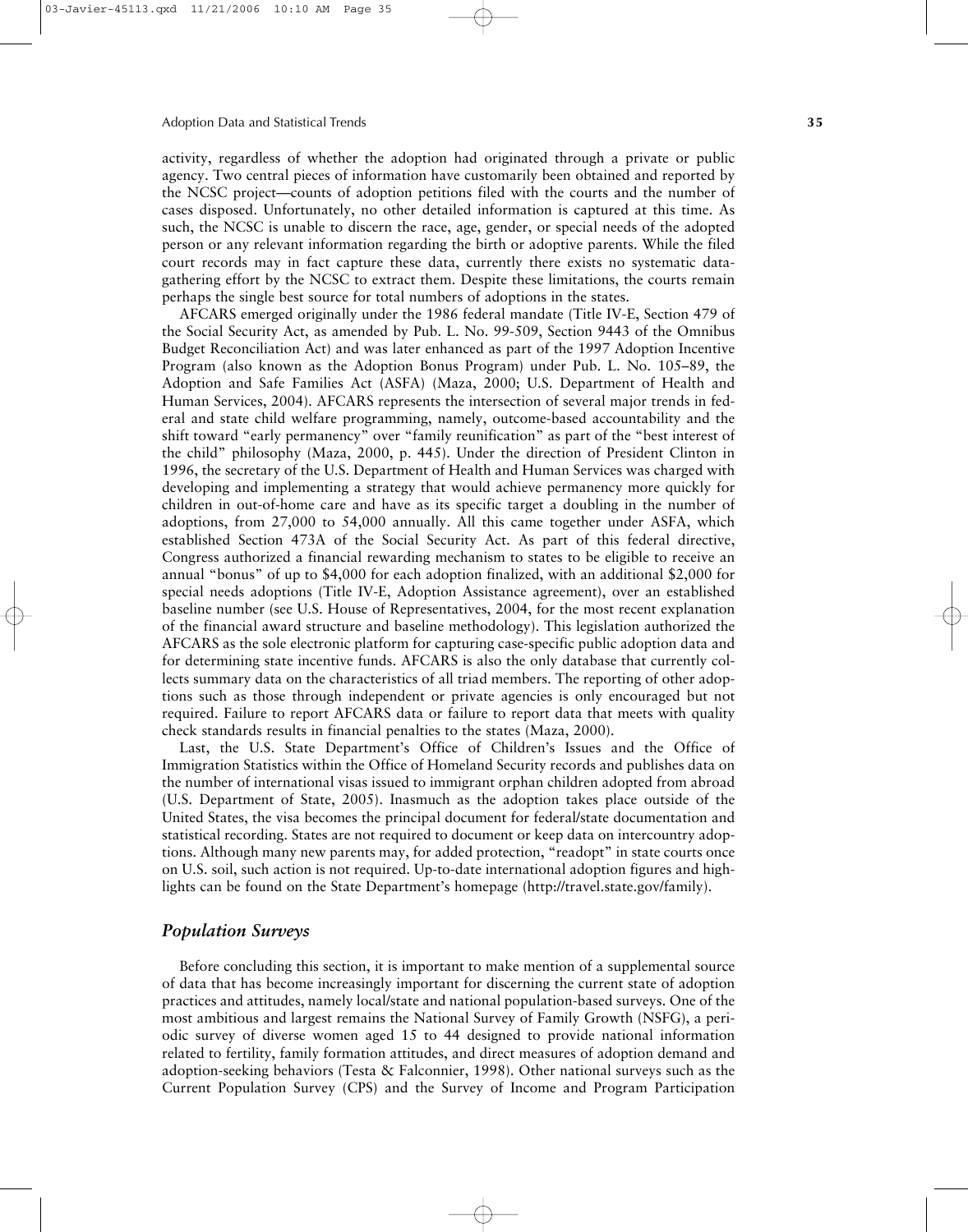(SIPP) of the U.S. Census Bureau along with the National Health Interview Survey (NHIS) and the National Vital Statistics System (NVSS) of the National Center for Health Statistics provide additional statistical information regarding related population parameters. Periodically, not-for-profit organizations and institutes such as the Evan B. Donaldson Institute or the Dave Thomas Institute sponsor a focused study of adoption. The U.S. Census remains yet another source of important information. Questions recently added to this decennial household survey provide population estimates of the prevalence of children living in nonparent, kinship care arrangements as well as foster care arrangements.

# **STATISTICAL TRENDS AND HIGHLIGHTS**

# *Domestic Adoption*

What follows is a discussion of selected adoption statistics drawn from existing sources that provide a general overview of adoption trends, both nationally and internationally. It is important to remember that the data are limited and are only as valid as the primary sources discussed above. It is also important to recognize that in practice, adoption is both a formal and an informal process. Missing from the following counts are the numbers of children placed into informal arrangements involving networks of real and fictive kin. We know from previous research that the prevalence of informal caregiving by a family member, often by grandparents, is not uncommon and is highest within the African American community (Hill, 1977). We can expect kinship care to become a more popular alternative and "formalized" in the near future (Lenzini & Russo, 2004). Some states have already begun programs of legal guardianship to complement the permanency movement. Such programs, for the first time, offer financial incentives/stipends to relatives, for example, grandparents, and other caregivers for assuming permanent child care responsibilities (Lenzini & Russo, 2004). In three demonstration states that obtained a federal waiver (Maryland, California, and Illinois), several thousand children were rapidly moved from state custody to legal guardianship in the first 2 years of the projects.

Figure 3.1 (see page 34) presents the best available estimates of formally recognized adoptions in the United States over last 50 years. The data have been extracted and integrated from three sources: the NCSS for 1957 to 1975, the VCIS for 1987 to 1992, and the NCSC for 2000 to 2001. Readers are encouraged to refer to the source documents for a more detailed discussion of the research methodology and findings.

As demonstrated in the line graph, adoption grew in popularity as a form of family creation throughout the latter part of the 1950s and the 1960s, with annual legal adoptions nearly doubling in number from 91,000 in 1957 to more than 175,000 in 1970. A gradual downturn began around 1971 through 1975, the last year of continuous national data collection before the dissolution of the NCSS. Picked up again by the VCIS and later the NCSC, estimates of adoption activity have remained rather steady at around 125,000 per year through the 1980s and 1990s.

The NAIC recently published a summary document offering one of the most thorough accounts and comparisons of state-by-state adoption activity for 2000 and 2001 (U.S. Department of Health and Human Services, 2004). Selecting the "best" source of data from among court records, bureaus of vital records, and special state studies, the authors of this report present the number of recognized adoptions in the order of state population size, from the most populated (California) to the least (Wyoming). As shown in Figure 3.2, there is a general continuity between state population size and finalized adoptions.

When arranged in this fashion, we see that the adoption activity in some states is higher or lower than expected based on the population size alone. The authors of this report were unable to discern why some states, such as New York, Michigan, Maryland, Colorado, Oregon, and Kansas, had more adoptions than expected, whereas Texas and Pennsylvania had fewer.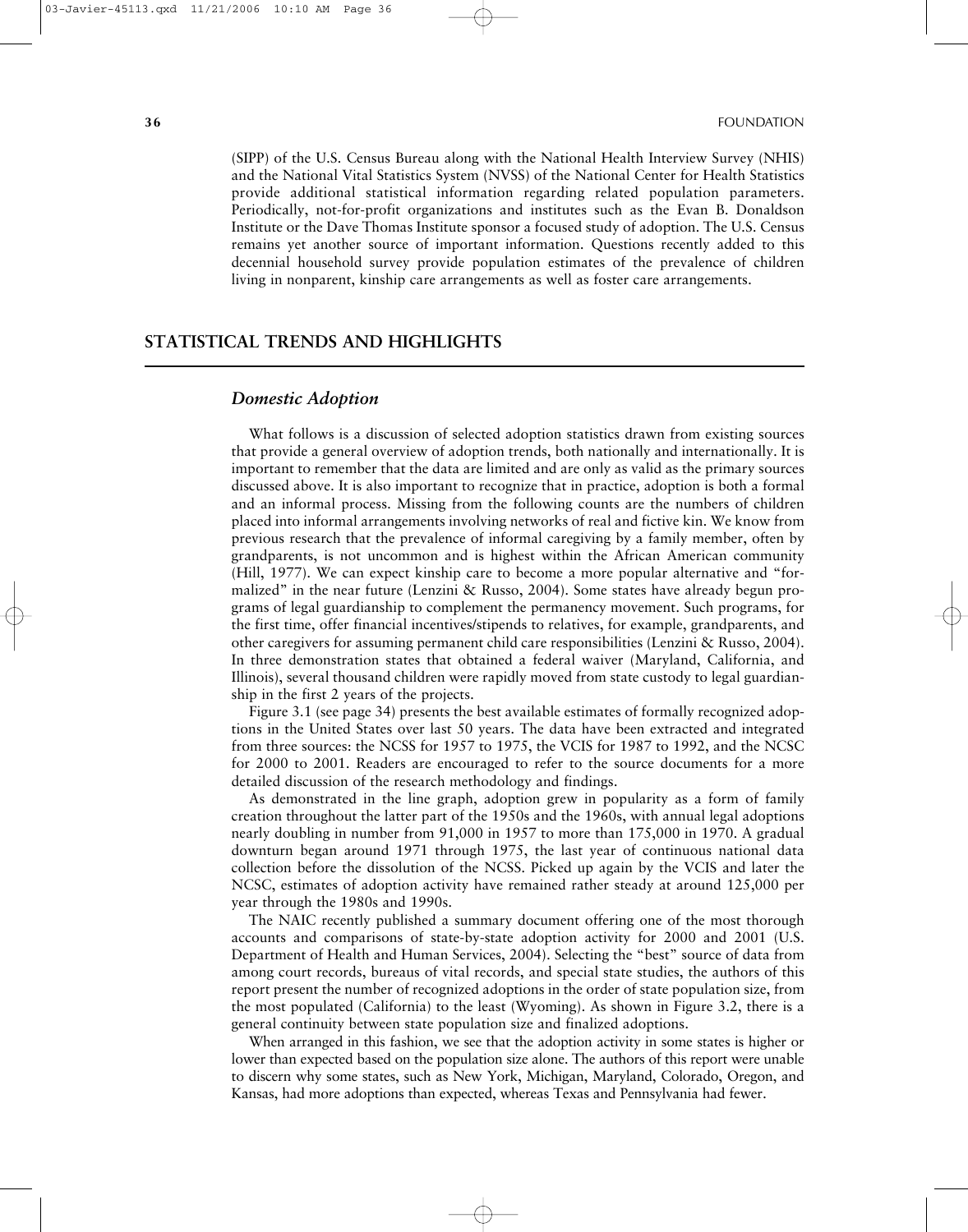



SOURCE: Re-created from U.S. Department of Health and Human Services (2004).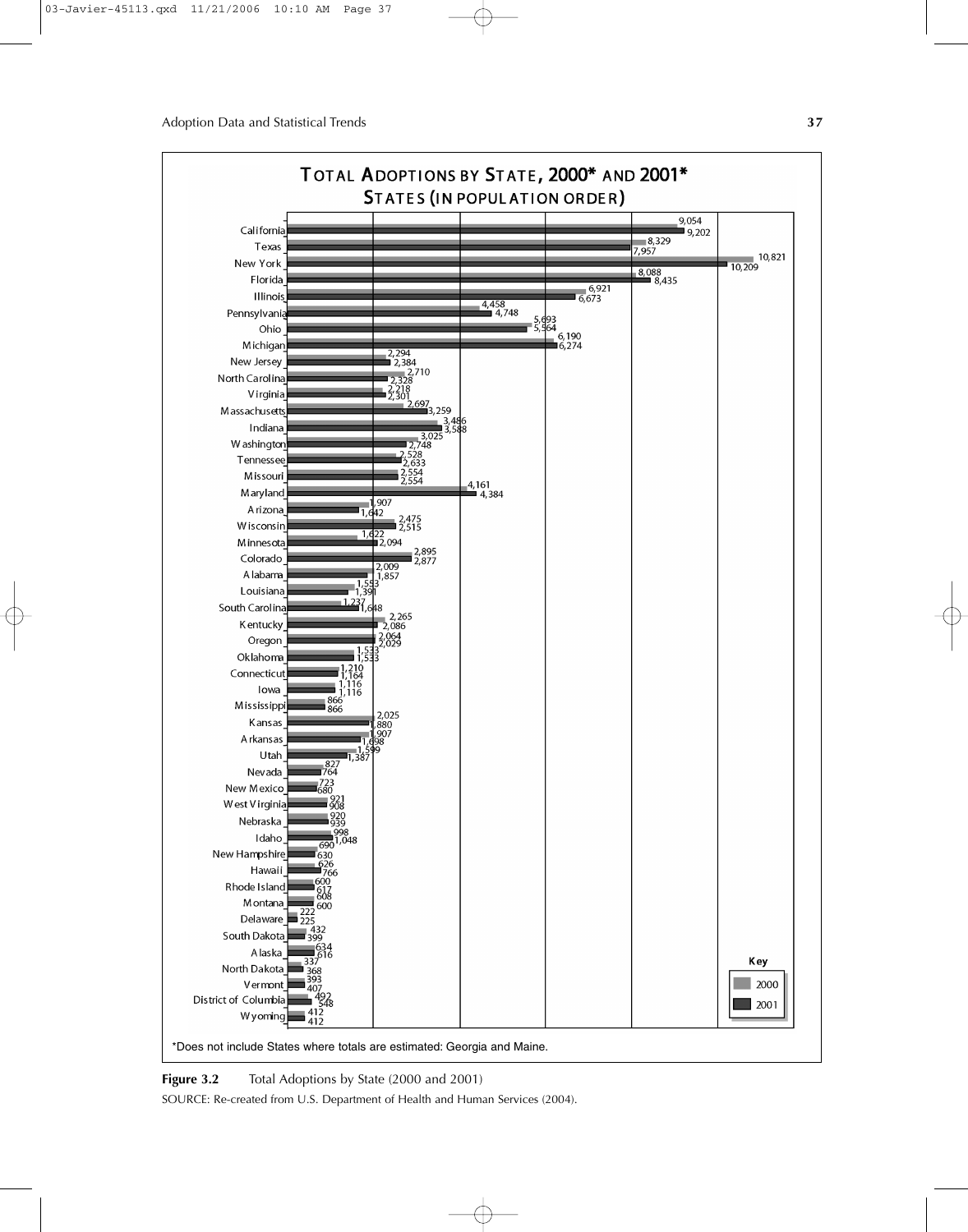#### *Sources of Adoption*

After the total number of adoptions, one of the most commonly asked questions relates to the auspices of adoption placement. For decades, the prevalence of adoptions from public foster care has lagged far behind private/independent adoptions (U.S. Department of Health and Human Services, 2004). More recent evidence demonstrates the beginning of a trend whereby private domestic adoptions have become comparatively less common. Figure 3.3 offers a snapshot of adoption activity at two points in time, 1992 and 2001. Included in these data compiled and published by the National Clearinghouse are the estimated percentages of the three most common sources of adoption—public, private, and international (U.S. Department of Health and Human Services, 2004).



**Figure 3.3** Percentage of All Adoptions in the United States by Type SOURCE: Re-created from U.S. Department of Health and Human Services (2004).

Each of these years saw approximately the same number of recorded adoptions at about 127,000, a figure that has remained relatively constant since the mid-1970s. In 1992, adoptions originating from private/independent sources accounted for more than three quarters of all adoptions compared with only 18% from public and 5% from international sources. In 2001, the prevalence of private/independent adoptions dropped in proportion to the others, accounting for less than one half of all adoptions, whereas public adoptions grew to account for nearly 40%, a relative increase of about 117% from the previous decade. Intercountry adoptions also grew in popularity, as shown by these data, increasing from 5% to 15% of all adoptions.

It should be noted again that these statistical trends are based on national estimates and that the prevalence of public agency adoptions as a percentage of total adoptions varies considerably by state. As an example of interstate disparity, public adoption accounted for about 82% of adoptions in Illinois (67% in Iowa and 66% in Oklahoma) in 2000, whereas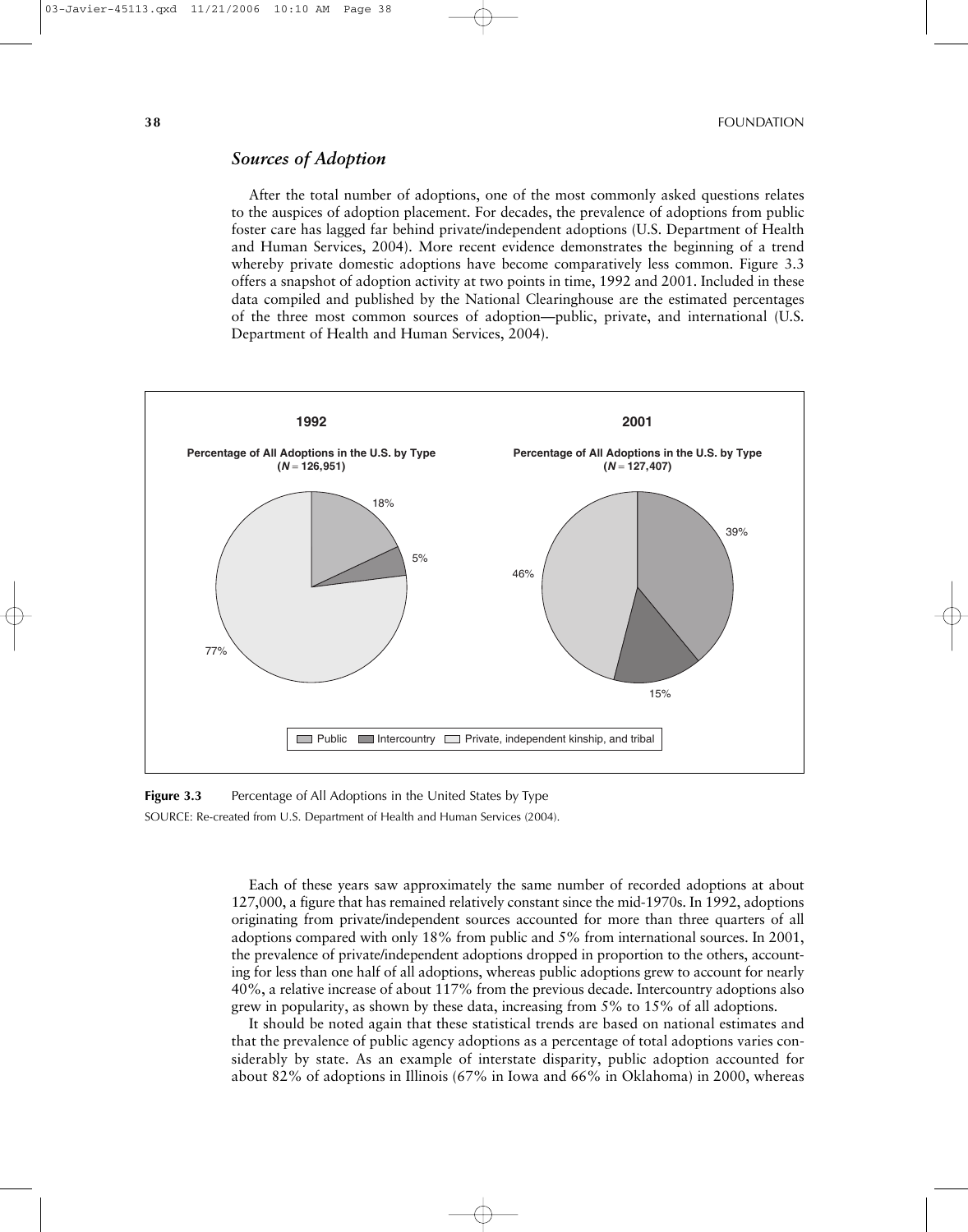only 10% of all adoptions in Alabama were from a public source (13% in Wyoming and 16% in Tennessee) (U.S. Department of Health and Human Services, 2004).

It has been suggested that recent increases in public foster care adoption is traceable to the ASFA of 1997 in which the "best interest of the child" is to be achieved by terminating parental rights within mandated time frames to speed the process of adoption, authorizing financial incentives to states, to increase the number of completed adoptions, and encouraging "concurrent" or sequential planning, a process whereby adoption placement workers work toward reunification while at the same time establishing a contingency plan (Evan B. Donaldson Adoption Institute, 2002; Fisher, 2003; Schene, 2001; Zamostny, O'Brien, Baden, & O'Leary Wiley, 2003). Others point out that the growth in public adoption began well in advance of ASFA (Cole & Donely, 1990). In fact, the number of completed adoptions nearly doubled from about 25,000 in 1995 to about 47,000 in 1999 (Wulczyn & Hislop, 2002). No matter on which side of the debate one stands, the fact remains that a greater proportion of children under state care are being placed into permanent family relationships than ever before.

The National Adoption and Foster Care Analysis and Reporting System offers a more detailed analysis of foster care activity and characteristics of triad members than previously available. Findings from the most recent 5 years (1999–2003) of continuous data collection and reporting offer a closer glimpse of this population. The number of eligible, cleared children "waiting" for adoption remained well over 100,000 nationally from 1999 to 2000 (U.S. Department of Health and Human Services, 2005). Of the 567,000 children in active foster care in 1999, 131,000 (23%) were waiting and eligible to be adopted. By 2003, the number of active foster care children had dropped to 523,000, but those on the waiting list still accounted for about 23% (118,000) of all children in the public foster care system. Over this same 5-year period, the percentage of children adopted from the waiting lists was 36% in 1999 (47,000 of 131,000) and 42% in 2003 (49,000 of 118,000). Conversely, about one half of the children eligible for adoption at the end of fiscal year 2003 remained without a permanent home.

Boys and girls are equally likely to be adopted from foster care. Gender parity tends to also hold in public adoption cases but not in international adoption, as females account for 63% of all out-of-country adoptions. Of the 297,000 children who entered foster care in 2003, 46% were White, 27% Black, and 17% Hispanic. A majority of children (47%) adopted from foster care were very young, ranging in age from 1 to 5; another 30% were ages 6 to 10. The average age was 7. In terms of the relationship of the adoptive parents to the child prior to the adoption, a majority of children adopted from the state welfare system in 2003 went home to foster parents (62%) a relative (23%), or a nonrelative (15%).

# *International Adoption*

At any given moment, an estimated 100 million children located around the world have no available caregivers (Child Welfare League, 2003). A joint report by the United Nations and United Nations International Children's Emergency Fund (now United Nations Children's Fund) (2002) estimates that the numbers of children with no parental care may be as high as 65 million in Asia, followed by Africa (34 million) and Latin America and the Caribbean (8 million). The causes are many, but a majority of these children are the product of civil war, overpopulation, famine, poverty, abandonment, or as is the case in China, a devaluation of girls. The United States remains, by far, the primary receiving nation of orphaned children, followed distantly by other Western nations, including France, Canada, and Germany. Of the 40,000 or more international adoptions that are estimated to have taken place worldwide in 2004, more than one half  $(N = 22,884)$  were adopted by U.S. families (U.S. Department of State, 2005). Pertman (2000) points out that given the fact that the United States is a nation of immigrants, "it's not an accident that Americans adopt more children than do the inhabitants of the rest of the planet combined" (p. 68).

Over the past quarter century, there has been a surge in international adoptions by American families. Available data demonstrate that a total of 174,395 foreign children were adopted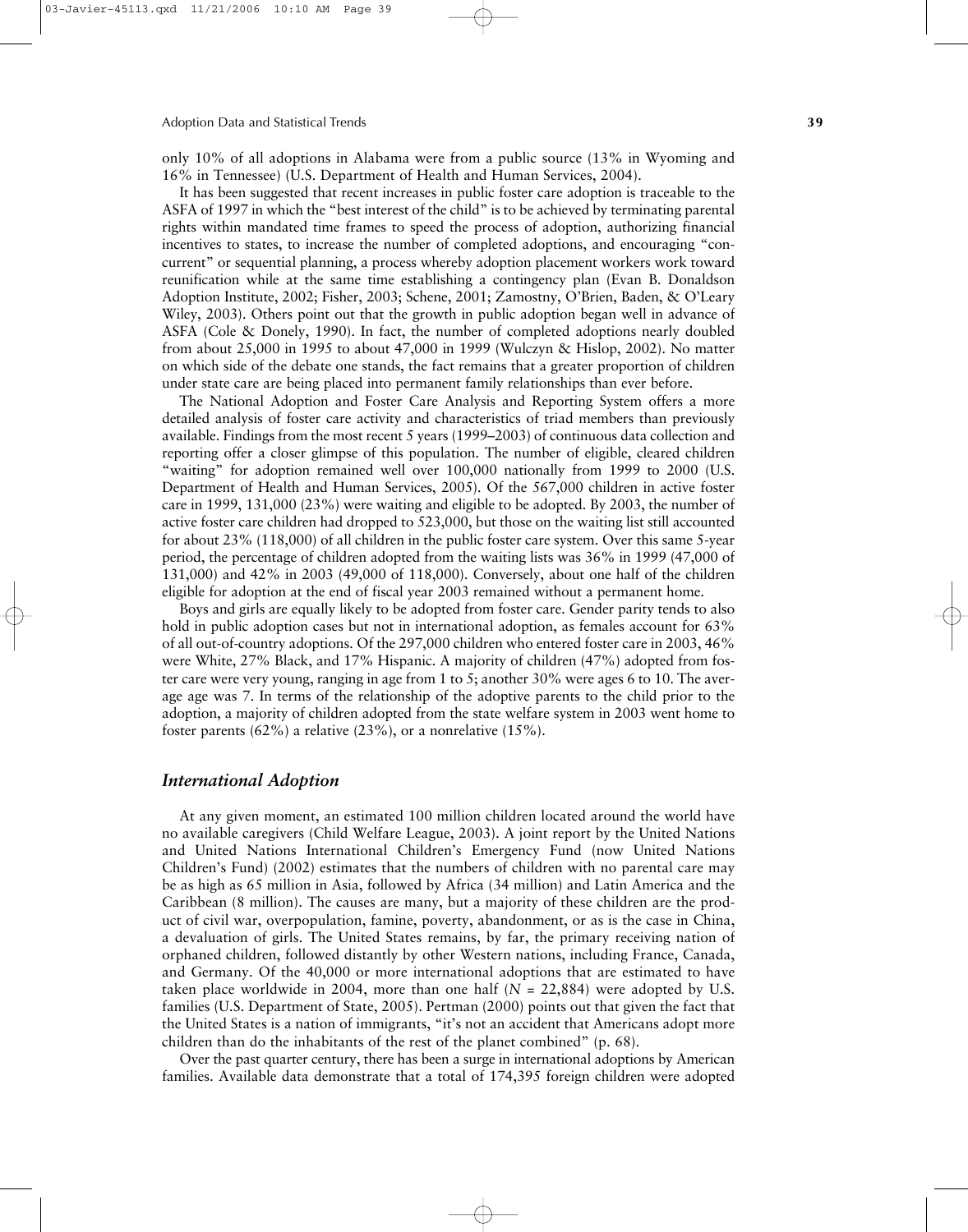#### **40** FOUNDATION

between 1994 and 2004, a 175% increase in just one decade, as verified by immigrant visa records maintained by the U.S. Department of State (2005). Figure 3.4 offers a histogram demonstrating the significant growth in international adoption activity. Going back to 1989 figures, 8,102 international orphan visas were issued compared with 22,884 in 2004. With respect to the gender of the child, a majority of international children adopted into the United States are female (e.g., 63% in 2001); clearly, this is a direct result of the fact that nearly all the children adopted from Mainland China, the largest of the sending nations, is female. For the remaining nations of origin, the gender disparity is nonexistent (CWLA, 2003).



**Figure 3.4** International Adoption (1990–2004): Immigrant Visas Issued to Orphans SOURCE: U.S. Department of State (2005).

The ordering of the 10 most common sending nations changes rather frequently. This is typically in direct relation to the political climate of the time, for example, reflecting nationalism and pride as much as anything else, argues Pertman (2000), which in turn spills over into wavering adoption policies. The Department of State maintains an up-to-date Web site, where interested parties can turn to determine the specific adoption policies of each sender nation. Here is but one example in just a 10-year period (1994–2004):

| No. | 1994               |              | 2004           |              |
|-----|--------------------|--------------|----------------|--------------|
|     | Country            | Visas Issued | Country        | Visas Issued |
| 1.  | South Korea        | 1,795        | Mainland China | 7,044        |
| 2.  | Russia             | 1,530        | Russia         | 5,865        |
| 3.  | China              | 787          | Guatemala      | 3,264        |
| 4.  | Paraguay           | 483          | South Korea    | 1,716        |
| 5.  | Guatemala          | 436          | Kazakhstan     | 826          |
| 6.  | India              | 412          | Ukraine        | 723          |
| 7.  | Colombia           | 351          | India          | 406          |
| 8.  | <b>Philippines</b> | 314          | Haiti          | 356          |
| 9.  | Vietnam            | 220          | Ethiopia       | 289          |
| 10. | Romania            | 199          | Colombia       | 287          |

International adoption is viewed often as a first choice among middle-class working adults, over natural childbirth or domestic adoption. One important and obvious observation in modern patterns is that American families are actively seeking to adopt children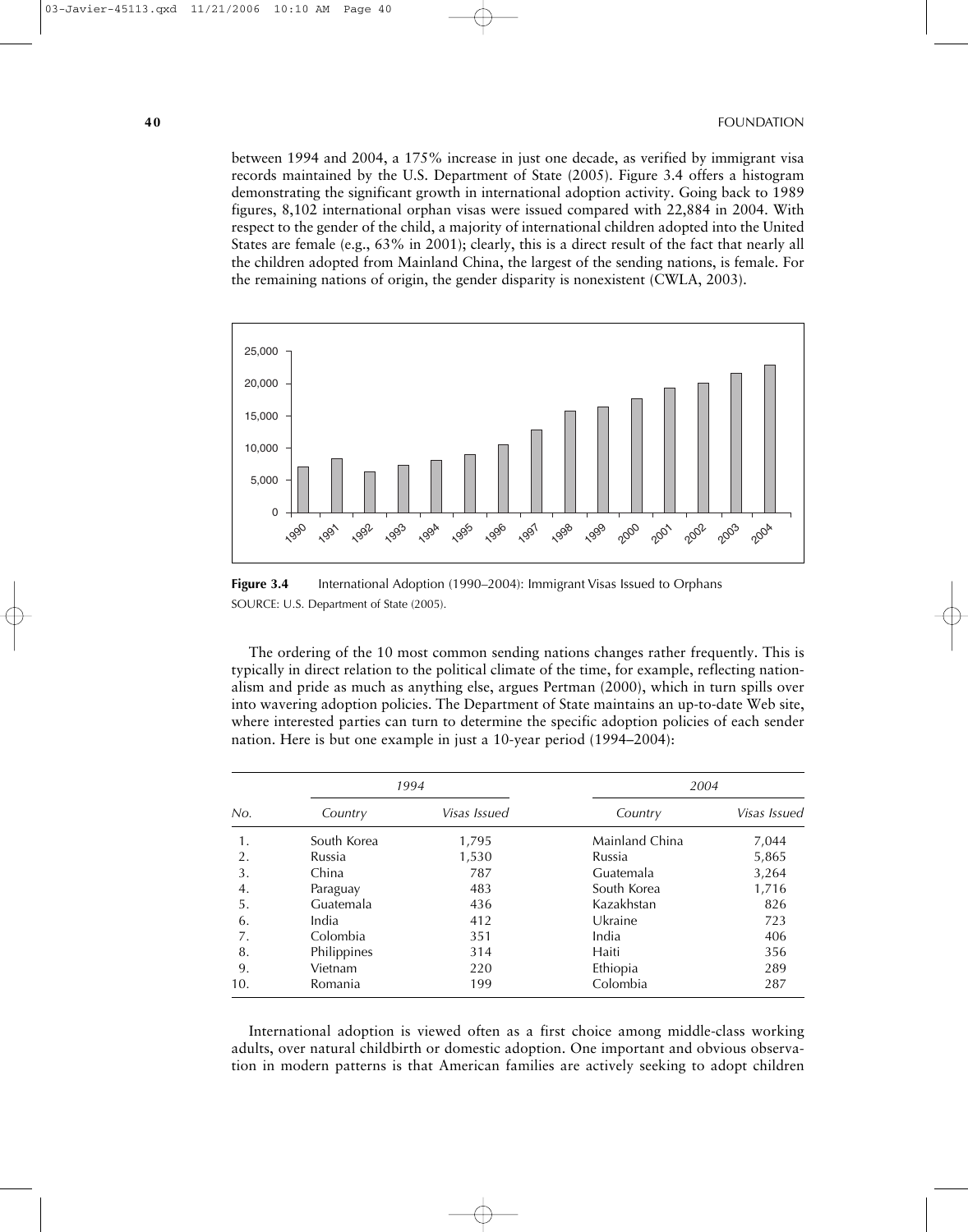who are racially and culturally different from themselves. The rise in international adoption seeking may also be correlated with the strong possibility of locating and adopting an infant. In 2001, only 2% of the children adopted from the public welfare system were less than 1 year of age, whereas 44% of all internationally adopted children were less than 1 year. Another reason for the recent momentum may be traced to more humanitarian reasons, a sense of obligation to support children in the aftermath of the U.S.-led military involvement in South-east Asia, that is, Korea and Vietnam. Powerful images of orphaned and abandoned children were brought into the homes of mainstream America in the form of evening news, daily papers, and weekly magazines. Moving images of Operation Babylift during the Vietnam War in 1975 left not only indelible images but also dreams in the minds of many for the first time of adopting and raising an international child. International alliances and shared policy documents have also continued to take shape and lay a framework for international cooperation. Some of the most important have included the 1957 International Conference on Intercountry Adoptions, the 1959 United Nations Assembly Declaration of the Rights of the Child, the 1961 Immigration and Nationality Act, and the 1999 Hague Convention.

While many adoption experts see the positive sides of internationalization, some researchers have described the challenging conditions confronted by a growing number of international orphans, particularly those who are a bit older and have spent long periods of time in decaying institutions and who have been exposed to adverse conditions. In a recent report published by the Institute of Child Development at the University of Minnesota, Gunnar, Bruce, and Grotevant (2000) call for greater awareness and research that will help families and policymakers better understand the physical, cognitive, and behavioral consequences of maternal deprivation, malnutrition, starvation, stimulus privation, and unsanitary conditions in institutionalized settings. While many children are incredibly resilient and demonstrate remarkable recovery and growth after adoption, oftentimes, as these authors note, the problems are so serious that they can easily overwhelm the adoptive families mentally and financially. Too often, children's records in the nation of origin are unavailable, incorrect, or falsified (Gunnar et al., 2000).

In reaction to the growing demand for international babies, a number of adoption service organizations and private attorneys have emerged to offer specialized services for prospective parents. While many of these have been motivated principally by compassion and altruism, one adoption expert cautions us that a growing number have joined the business to make a quick buck from "the misery of destitute children and infertile adults" (Pertman, 2000, p. 74). Adoptive parents are coming together in greater numbers and sharing critical information in parent support groups as well as staying connected and informed through digital networks. To be certain, the computer, Internet technology, and dedicated software packages have radically altered many aspects of the adoption process, from exposing could-be parents to photos of available children as close as their nearest state-run foster care agency to as far away as China, India, and member nations of the former Soviet Union. Additionally, in terms of tracking adoption data, recent advances in electronic data entry and database technology offer the potential for adoption experts to stay on top of statistical trends as they unfold. Ultimately, adoption statistics are only as reliable as the source of data itself. As the saying goes, among statisticians when referring to the reliability of data sources, "garbage in, garbage out." We are encouraged by the possibility that in the years to come, footnotes describing the cautions of missing and estimated data will no longer be necessary.

# **REFLECTION QUESTIONS**

<sup>1.</sup> What are the strengths and weaknesses of the three primary sources of adoption statistics available today—NCSC, AFCARS, and population surveys?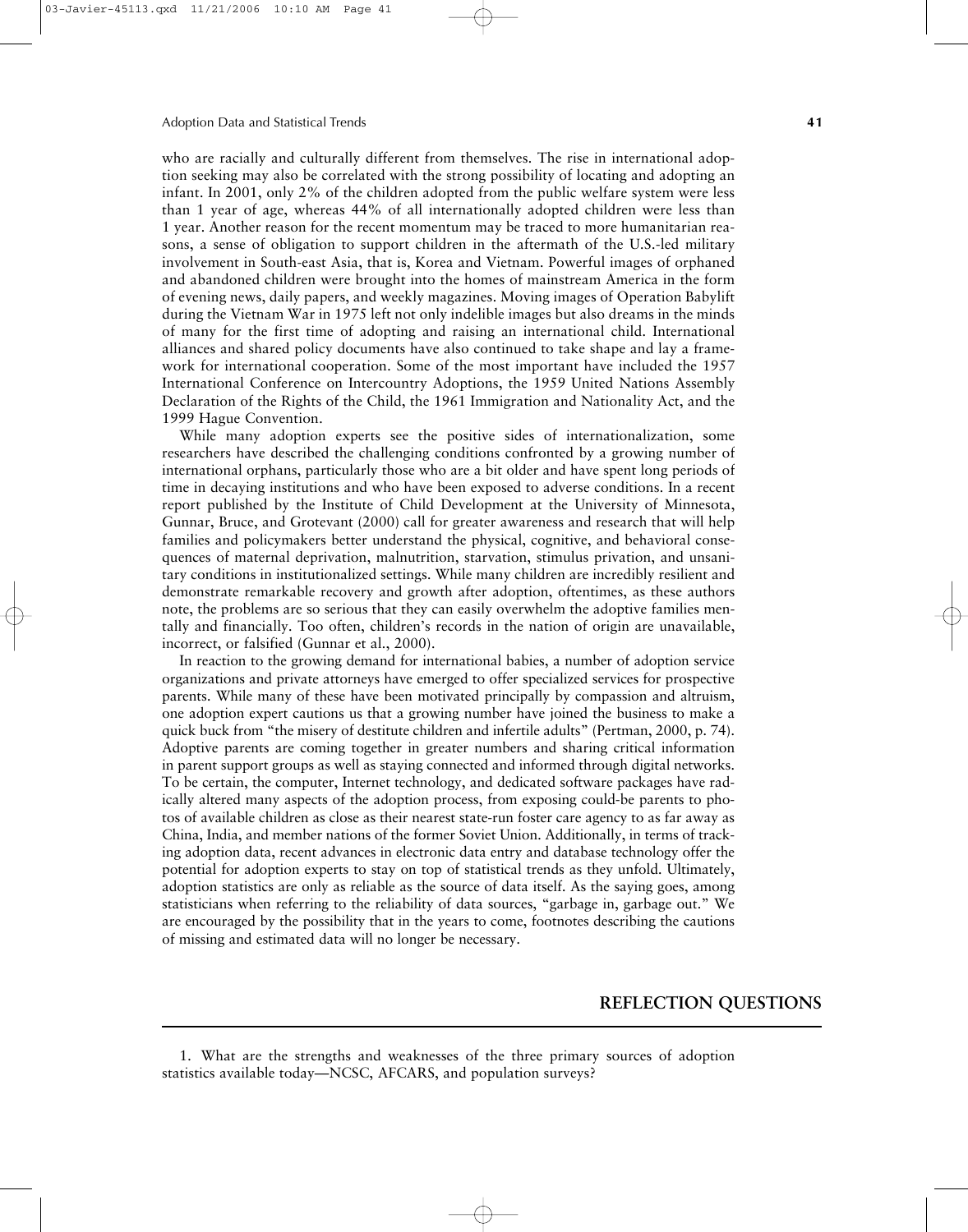#### **42** FOUNDATION

2. Of the three most common sources of adoption data—that is, public foster care, international adoption, and domestic private adoption, the least reliable and least valid in terms of statistics remains domestic private adoption. Why is this?

3. How do random population surveys further our understanding of adoption?

# **REFERENCES**

- Child Welfare League of America. (2003). International adoption: Trends and issues. *CWLA November Issue Briefs*. Retrieved August 11, 2006, from http://ndas.cwla.org
- Child Welfare League of America. (2005). *Adoption fact sheet*. Retrieved January 15, 2006, from http://cwla.org/programs/adoption/adoptionfactsheet.htm
- Cole, E., & Donely, K. (1990). History, values and placement policy issues. In D. Brodzinsky & M. Schechter (Eds.), *The psychology of adoption* (pp. 273–294). New York: Oxford University Press.
- Evan B. Donaldson Adoption Institute. (2002). *Fact overview*. Retrieved January 15, 2006, from www.adoptioninstitute.org/factoverview.html
- Fisher, A. (2003). Still not quite as good as having your own? Toward a sociology of adoption. *Annual Review of Sociology, 29,* 335–360.
- Flango, V. (1990). Agency and private adoptions, by state. *Child Welfare, 69*(3), 263–275.
- Flango, E., & Flango, C. (1995). How many children were adopted in 1992? *Child Welfare, 74,* 1018–1032.
- Gunnar, M., Bruce, J., & Grotevant, H. (2000). International adoption of institutionally reared children: Research and policy. *Development and Psychopathology, 12,* 677–693.
- Hill, R. (1977). *Informal adoption among black families.* Washington, DC: National Urban League.
- Kreider, R. (2003). Adopted children and stepchildren, 2000. *Census 2000, special reports*. Washington, DC: U.S. Bureau of Census.
- Lenzini, L., & Russo, G. (2004). *Family ties.* Special report published by the Children and Family Research Center at the School of Social Work, University of Illinois at Urbana, Champaign. Retrieved January 15, 2006, from www.fosteringresults.org
- Maza, P. (1984). Adoption trends: 1944–1975. *Child welfare research notes, No. 9.* Washington, DC: Administration for Children, Youth and Families.
- Maza, P. (2000). Using administrative data to reward agency performance: The case of the federal adoption incentive program. *Child Welfare, 79*(5), 444–456.
- McFarland, M. (2003). Adoption trends in 2003: A deficiency of information. *National Center for State Courts Documents.* Retrieved August 11, 2006, from www.ncsconline.org/WC/Publications/KIS\_ Adopt\_Trends03.pdf
- Pertman, A. (2000). *Adoption nation: How the adoption revolution is transforming America.* New York: Basic Books.
- Schene, P. (2001). Implementing concurrent planning. In B. Sparks (Ed.), *A handbook for child welfare administrators.* National Child Welfare Resource Center, University of Southern Maine, Portland.
- Stolley, K. (1993). Statistics on adoption in the United States. *The Future of Children, 3*(1), 26–42.
- Testa, M., & Falconnier, K. (1998). *Improving data collection on adoption and relinquishment of children in the National Survey of Family Growth*. Chicago: School of Social Service Administration (Report to the Centers for Disease Control and Prevention, U.S. Department of Health and Human Services).
- United Nations Children's Fund. (2002). *Children on the brink 2002: A joint report on orphan estimates and program strategies from USAID, UNICEF and UNAIDS.* Washington, DC: TvT Associates. Retrieved January 15, 2006, from www.dec.org/pdf\_docs/PNACP860.pdf